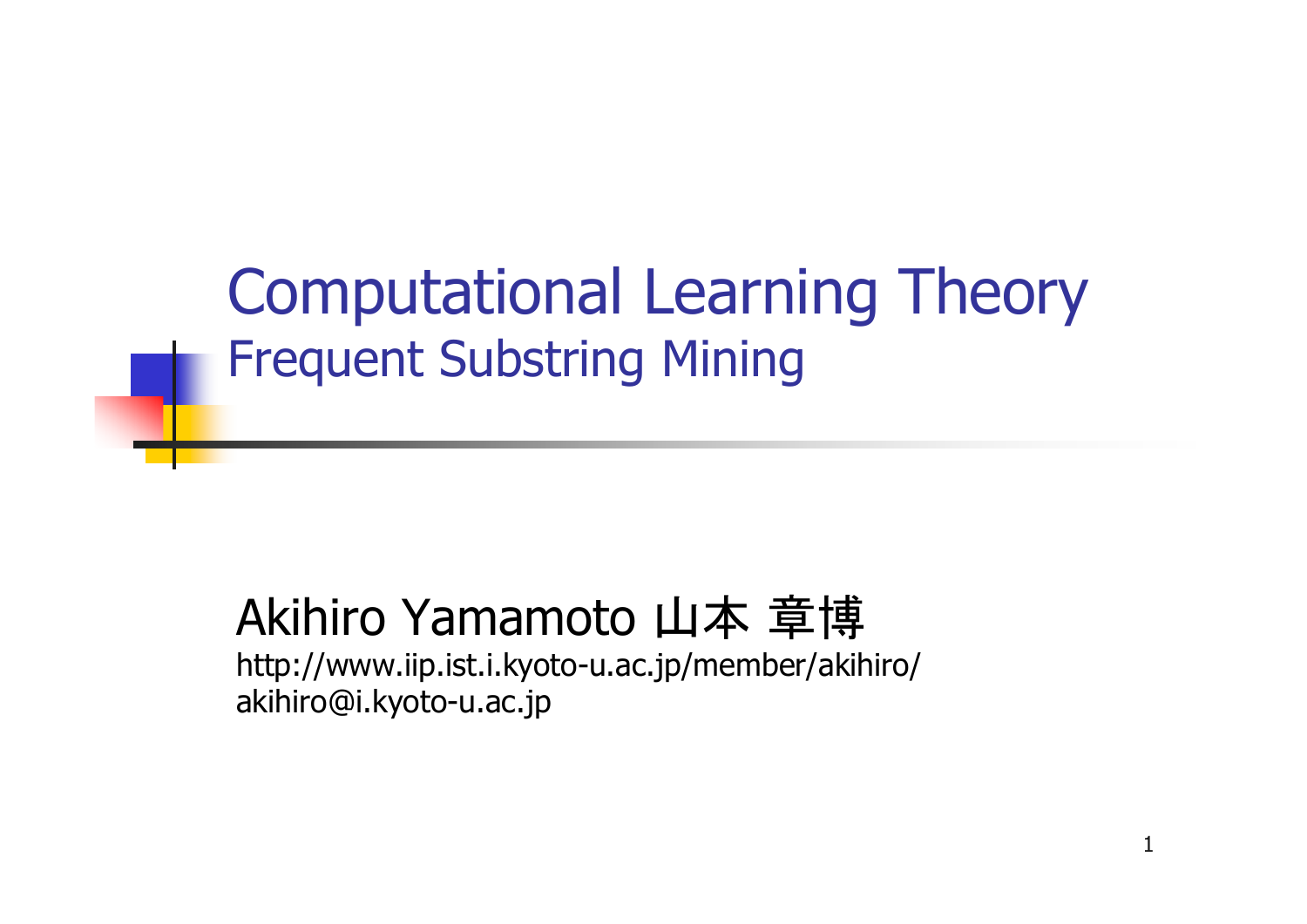## Why sequences in ML?(1)

#### F Sentences are strings(sequences) consisting of characters in an alphabet.



#### COMPUTABLE NUMBERS, WITH AN APPLICATION TO  $ON$ THE ENTSCHEIDUNGSPROBLEM

By A. M. TURING.

[Received 28 May, 1936.-Read 12 November, 1936.]

The "computable" numbers may be described briefly as the real numbers whose expressions as a decimal are calculable by finite means. Although the subject of this paper is ostensibly the computable *numbers*. it is almost equally easy to define and investigate computable functions of an integral variable or a real or computable variable, computable predicates, and so forth. The fundamental problems involved are, however, the same in each case, and I have chosen the computable numbers for explicit treatment as involving the least cumbrous technique. I hope shortly to give an account of the relations of the computable numbers, functions, and so forth to one another. This will include a development of the theory of functions of a real variable expressed in terms of com-

[Wikipedia] [Davis, M. : The Unsolvable, Raven Press]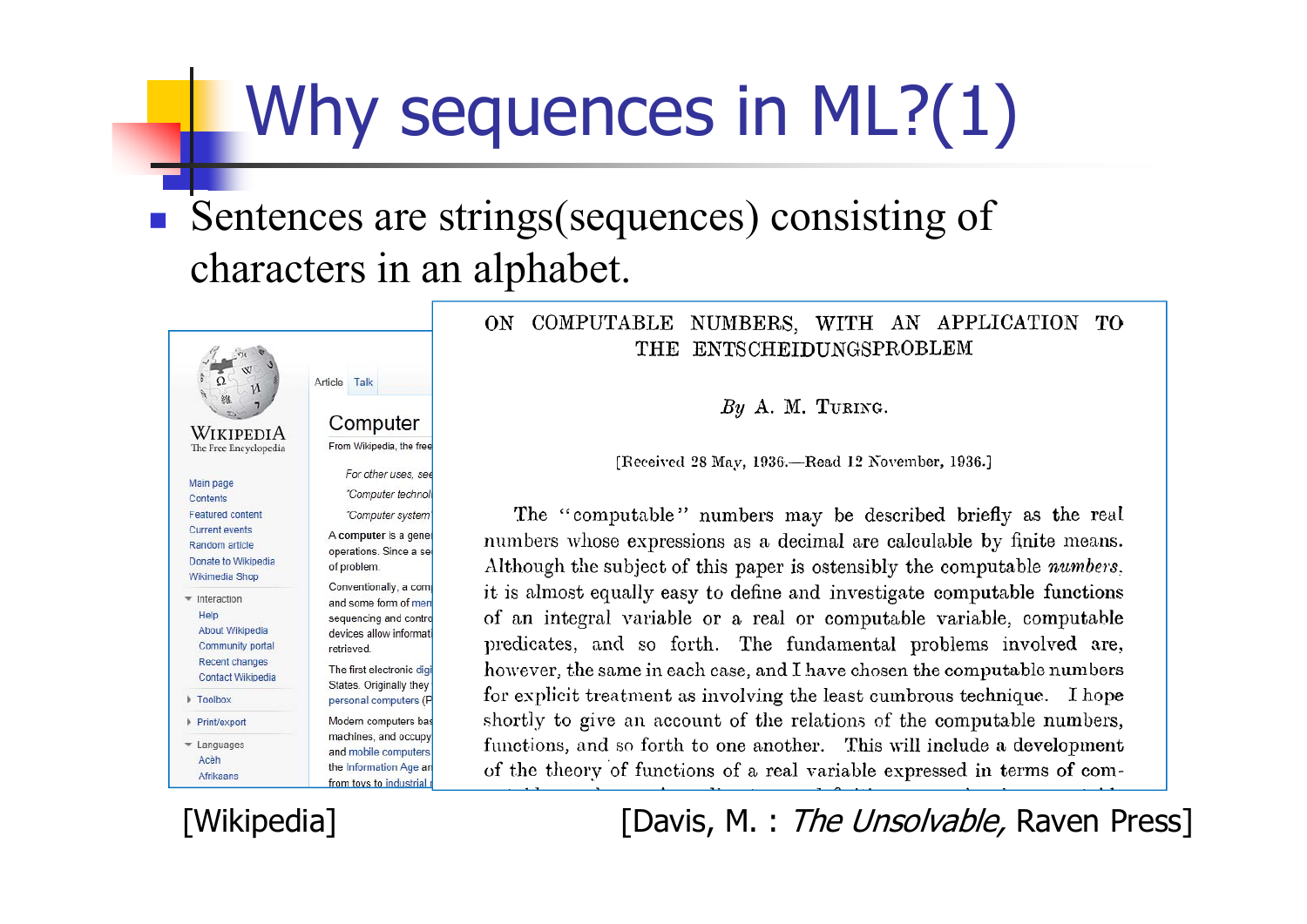## Why sequences in ML?(2)



#### CACAUGUACAAGACUU  $5'$  3'

F. Many data for academic research is now open. In particular, many string data are provided in the area of bio-informatics.

| Riam: Riam Home Page - Microsoft Internet Explorer                                                                                                                                                                                                                                                                                                                                                                                                 |                                                                                                                                                                                                                                                        |                                              |
|----------------------------------------------------------------------------------------------------------------------------------------------------------------------------------------------------------------------------------------------------------------------------------------------------------------------------------------------------------------------------------------------------------------------------------------------------|--------------------------------------------------------------------------------------------------------------------------------------------------------------------------------------------------------------------------------------------------------|----------------------------------------------|
| ファイル(F)<br>編集(E)                                                                                                                                                                                                                                                                                                                                                                                                                                   | 表示への お気に入り(A) ツール(T) ヘルブ(H)                                                                                                                                                                                                                            |                                              |
| 戻る -                                                                                                                                                                                                                                                                                                                                                                                                                                               | ◎国国伯○陈大概2009年10日图卷回 ■国徽图卷                                                                                                                                                                                                                              |                                              |
| アドレス(D) 2 http://www.sanger.ac.uk/Software/Rfam/                                                                                                                                                                                                                                                                                                                                                                                                   |                                                                                                                                                                                                                                                        | ▼ 日移動                                        |
|                                                                                                                                                                                                                                                                                                                                                                                                                                                    | Google G + RNA family v 検索 6 番 - ☆ フッワマーク 図 フロック数 21 等 チェック → 次に送信 → タ 回 RNA 回 family                                                                                                                                                                  | □ 投定・                                        |
|                                                                                                                                                                                                                                                                                                                                                                                                                                                    | RNA families database of alignments and CMs                                                                                                                                                                                                            | <b>Wellcome Trust</b><br>Sanger<br>Institute |
| Home<br>Rfam Home Page                                                                                                                                                                                                                                                                                                                                                                                                                             | Keyword Search Sequence Search Browse Rfam Cenomes<br><b>miRNA</b><br>ftp<br>Help                                                                                                                                                                      |                                              |
| non-coding RNA families. For each family in Rfam you can:                                                                                                                                                                                                                                                                                                                                                                                          | Rfam is a joint project involving researchers based at the Wellcome Trust Sanger Institute, Cambridge, UK and Janelia Farm,<br>Ashburn, VA, USA, Rfam is a large collection of multiple sequence algoreents and covariance models covering many common | Version 8.0<br>February 2007, 574 families   |
| . View and download multiple sequence alignments                                                                                                                                                                                                                                                                                                                                                                                                   |                                                                                                                                                                                                                                                        | Enter your keyword(s) here                   |
| · Read family annotation                                                                                                                                                                                                                                                                                                                                                                                                                           |                                                                                                                                                                                                                                                        |                                              |
| Go Example<br>. Examine species distribution of family members                                                                                                                                                                                                                                                                                                                                                                                     |                                                                                                                                                                                                                                                        |                                              |
| . Follow links to otherdatabases                                                                                                                                                                                                                                                                                                                                                                                                                   |                                                                                                                                                                                                                                                        |                                              |
| In conjunction with the INFERNAL software suite, Rfam can be used to annotate sequences (including complete genomes)<br><b>Enter an EMBL name or accession</b><br>for homologues to known non-coding RNAs. Please read important information about using Rfam for genome annotation. We<br>provide pre-calculated lists of putative RNAs in over 200 complete genomes, and a web search facility for short sequences.<br>number                    |                                                                                                                                                                                                                                                        |                                              |
| Example<br>Gal<br>Rfam makes use of a large amount of available data, especially published multiple sequence alignments, and repackages these<br>data in a sindle searchable and sustainable resource. We have made every effort to credit individual sources on family pages.<br>and have compiled a list of links to these sources here. If you find any of the data presented here useful, please also be sure<br>to credit the primary source. |                                                                                                                                                                                                                                                        |                                              |
| For more information on Rfam, and using this site, click here.                                                                                                                                                                                                                                                                                                                                                                                     |                                                                                                                                                                                                                                                        |                                              |
| <b>Rfam Mirror Servers Worldwide</b>                                                                                                                                                                                                                                                                                                                                                                                                               | FTP access to Rfam                                                                                                                                                                                                                                     |                                              |
| <b>El Sanger Institute (UK)</b>                                                                                                                                                                                                                                                                                                                                                                                                                    | You can also download the Rfam database and for instance search it locally using the INFERNAL covariance model software.                                                                                                                               |                                              |
| <b>El Janelia Farm (USA)</b>                                                                                                                                                                                                                                                                                                                                                                                                                       | Hyperlink directly to the ftp site or View ftp site files.                                                                                                                                                                                             |                                              |
|                                                                                                                                                                                                                                                                                                                                                                                                                                                    |                                                                                                                                                                                                                                                        |                                              |
|                                                                                                                                                                                                                                                                                                                                                                                                                                                    |                                                                                                                                                                                                                                                        | ● インターネット                                    |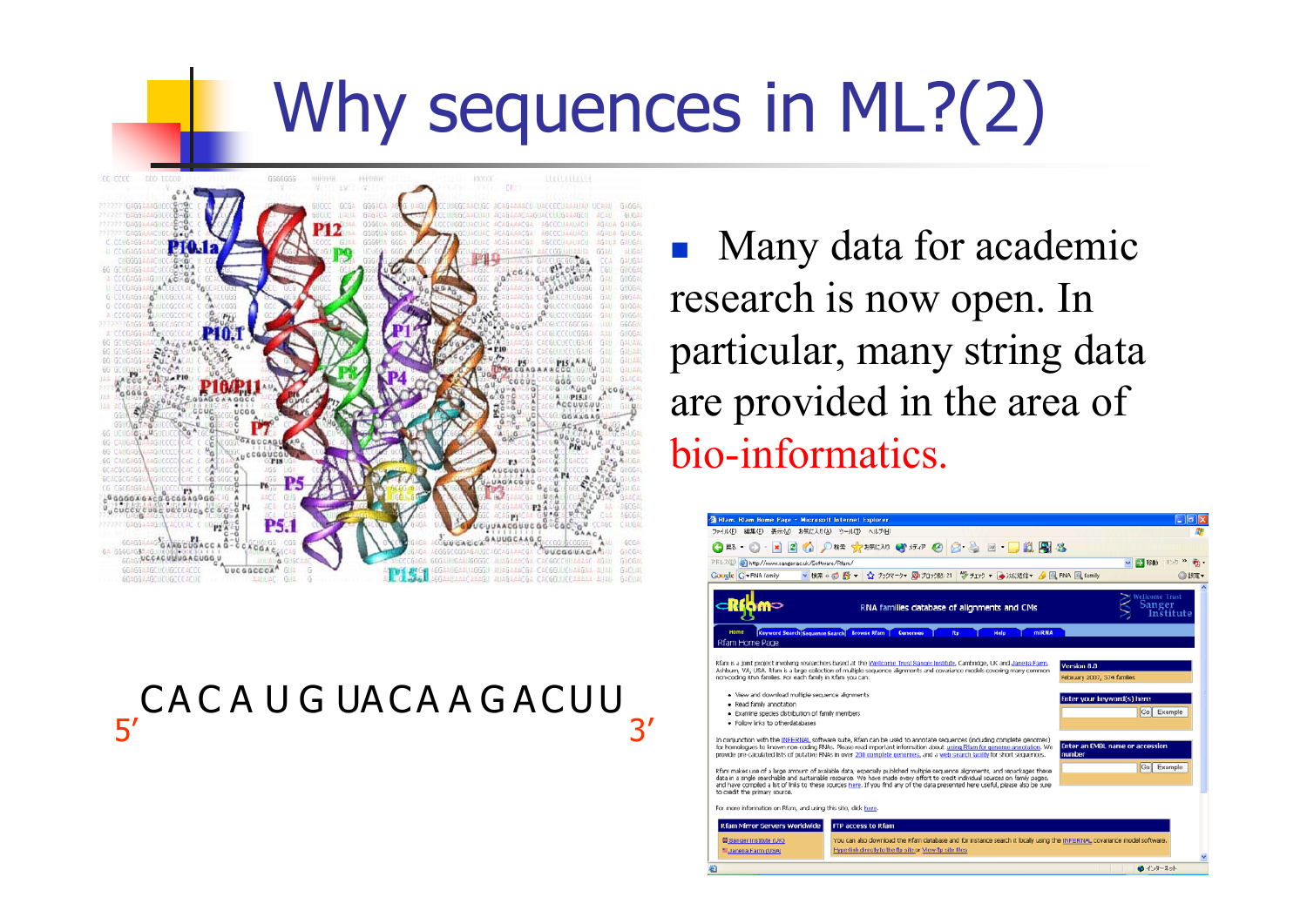

#### FORMALIZATION OF THE PROBLEM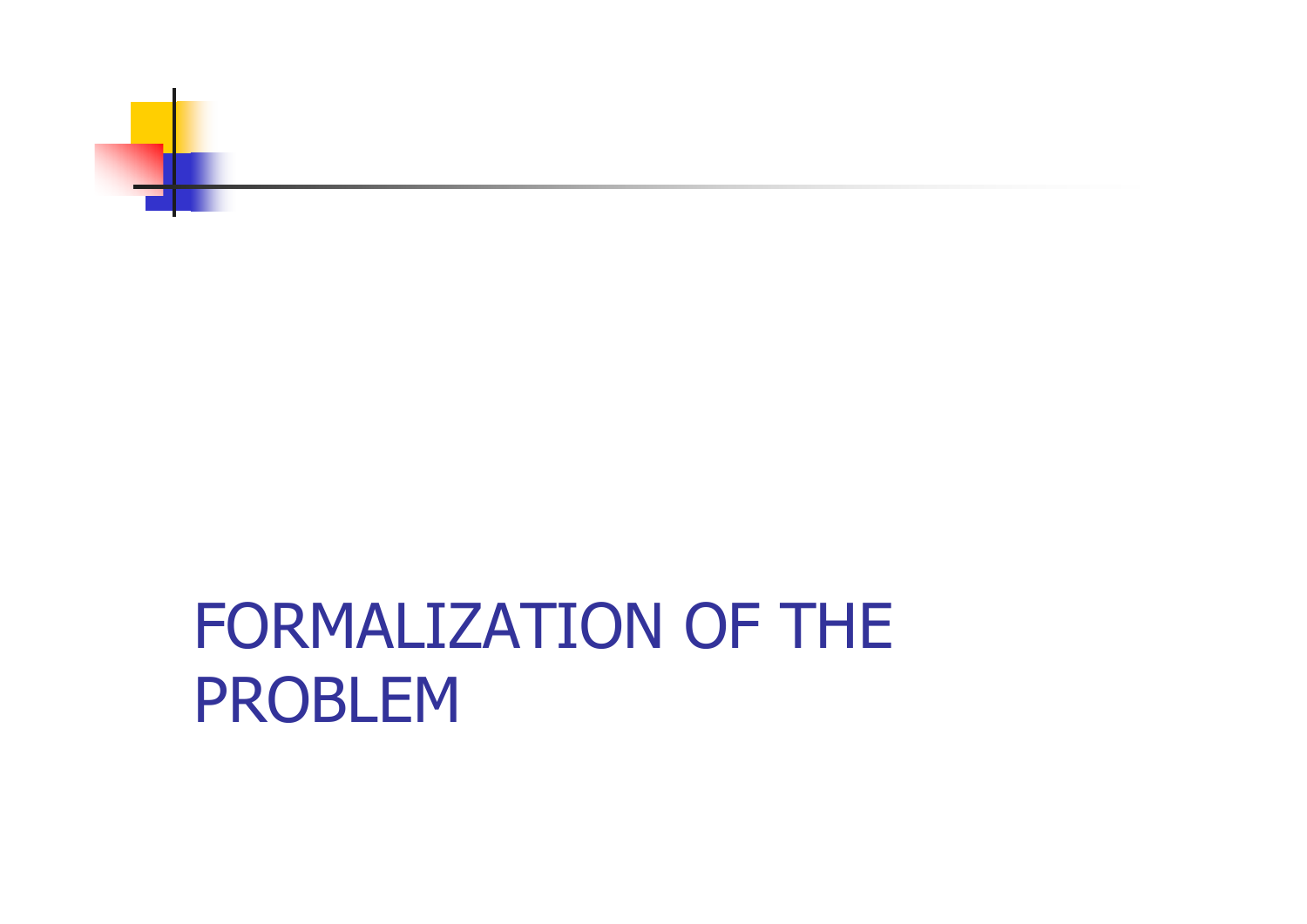#### Formalization of the Task

Inputs : <sup>a</sup> (long) string *S* a minimum number of appearance(threshold)  $\sigma \in \mathbf{N}$ Enumerate all patterns P satisfying supp $(P) \ge \sigma$ 

- $\frac{1}{2}$ ■ Here a pattern *P* is defined as a substring.
- $\frac{1}{2}$ ■ The support of *P* means how many times P occurs in *S.*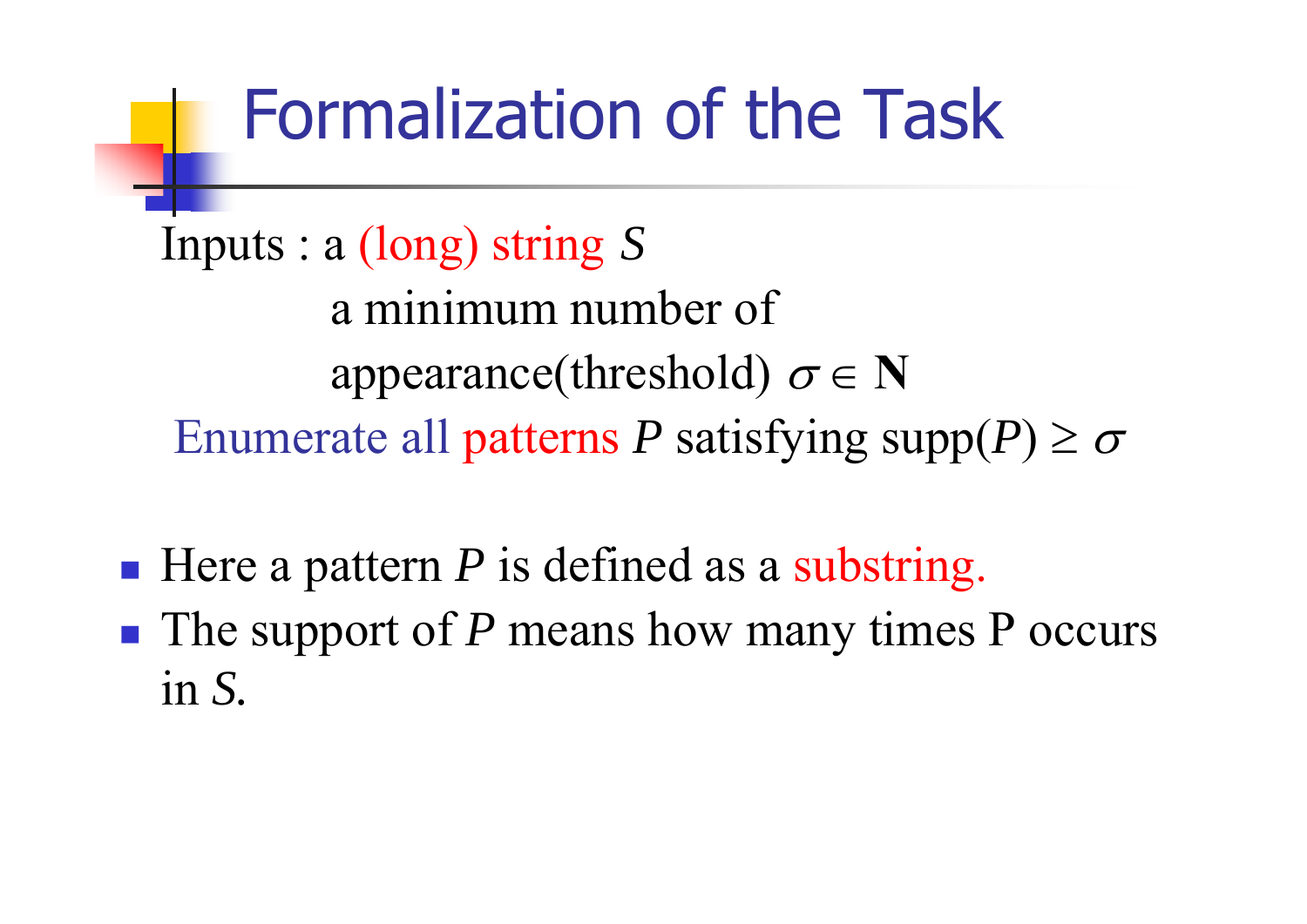#### Substring and Subsequence

For a string  $S = a_0 a_1 ... a_n$ 

- A substring of *S* is  $S[i, j] = a_i a_{i+1} a_{i+2} ...$  $a_j^{}$ 
	- **The terminology "pattern matching" means to find all** substrings which is identical to a given sting *T*.
- A subsequence of *S* is  $a_{i_1}a_{i_2}a_{i_3}$ …  $a_{i_k}$   $0 \le i_1 < i_2$  … *i k*  $\leq n$ 
	- **If** just in the terminology "longest common subsequece"
- $\bigotimes$  For S = abcabcab and T = cccaacaaba,

cabc is a substring and also a subseqence of *S,* while cacb is not a substring of *S* but a subsequence, and <sup>a</sup> common subsequence of *S* and *T*.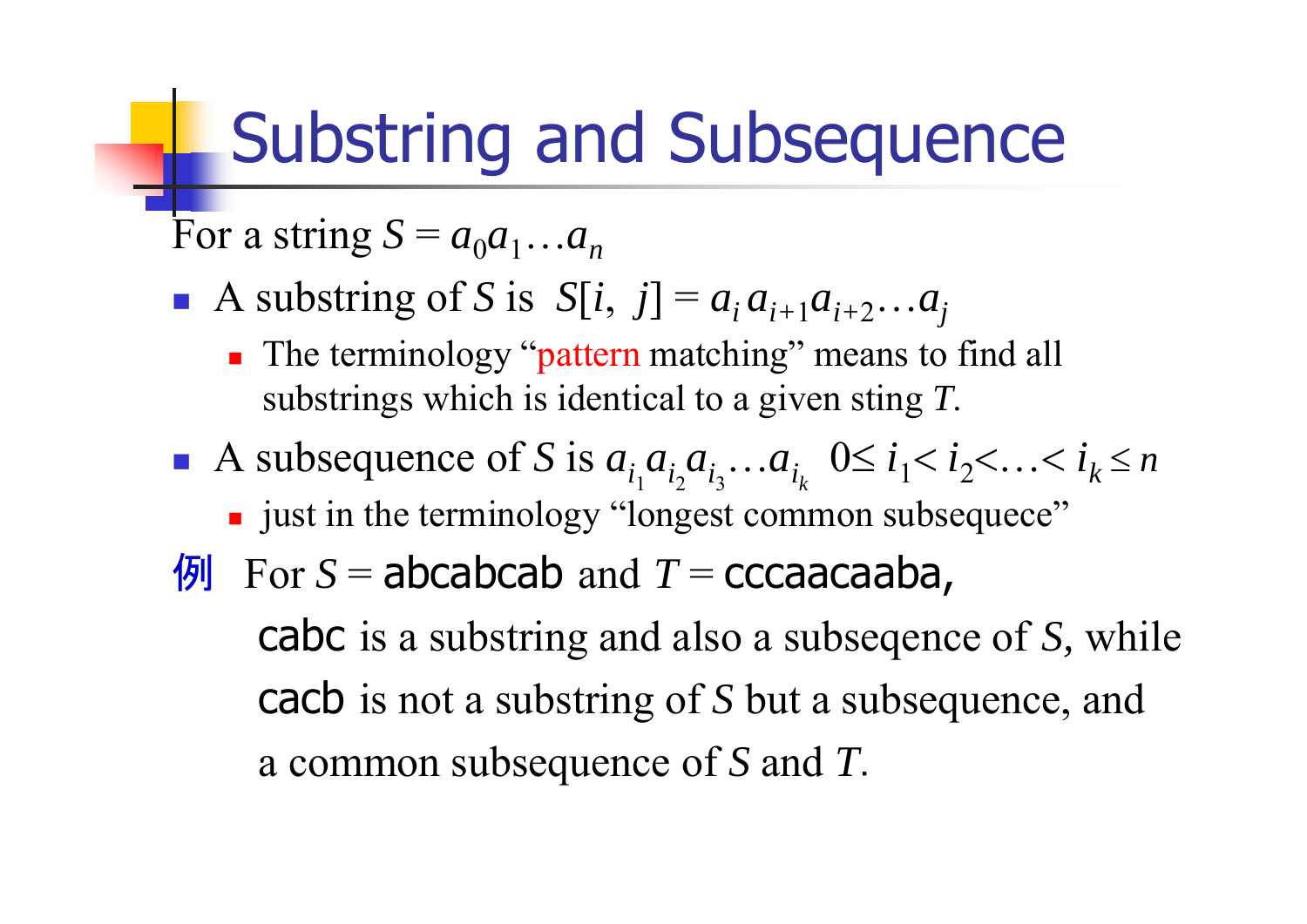#### Suffix of a String

- A suffix of  $S = a_0 a_1 ... a_n$  is a subsequence  $S[i, n]$  $(i = 1, 2, \ldots, n-1)$  ending with  $a_n$ .
	- We assume  $a_n$  e is a special symbol  $\frac{1}{2}$
- Example *S =* sakurasaku\$ *<sup>S</sup>*[0,10]= sakurasaku\$ *<sup>S</sup>*[1,10]= akurasaku\$ *<sup>S</sup>*[2,10]= kurasaku\$ *<sup>S</sup>*[3,10]= urasaku\$ *<sup>S</sup>*[4,10]= rasaku\$
- *<sup>S</sup>*[5,10]= asaku\$ *<sup>S</sup>*[6,10]= asaku\$ *<sup>S</sup>*[7,10]= aku\$
- *<sup>S</sup>*[8,10]= ku\$ *S*[9,10]= u\$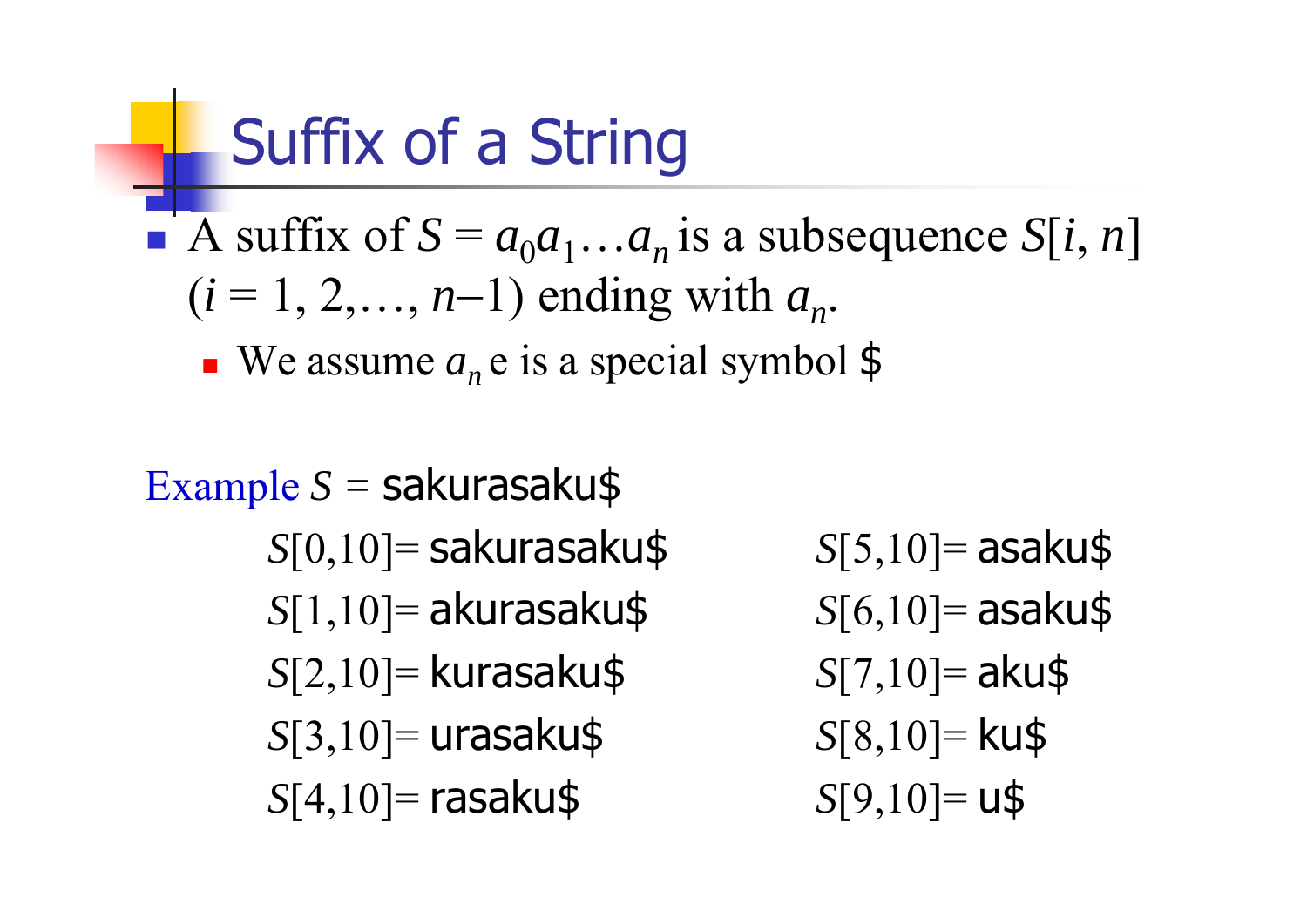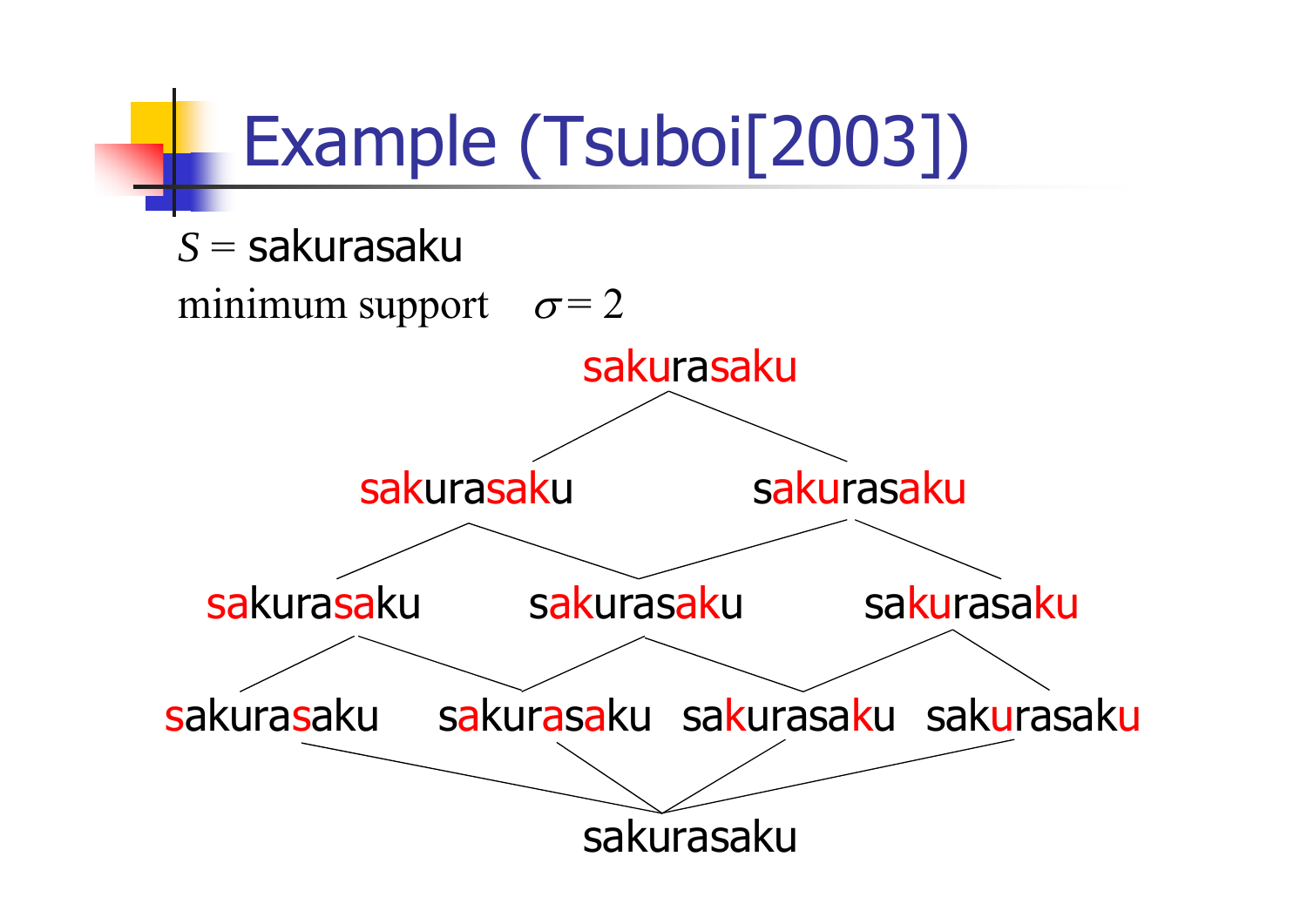# Tsuboi's Algorithm [Tsuboi 03]

Inputs :

- a (long) string *S* ending with a special symbol \$
- a minimum number  $\sigma \in N$  of appearance (threshold)
- 1. Enumerate all suffixes of *S*
- 2. Make three clusters of the suffixes.
- 3. For each cluster obtained by Step 2, apply Step 2,
	- so we get a tree whose nodes has at most 3 children.
- /\* This is hierarchical clustering. \*/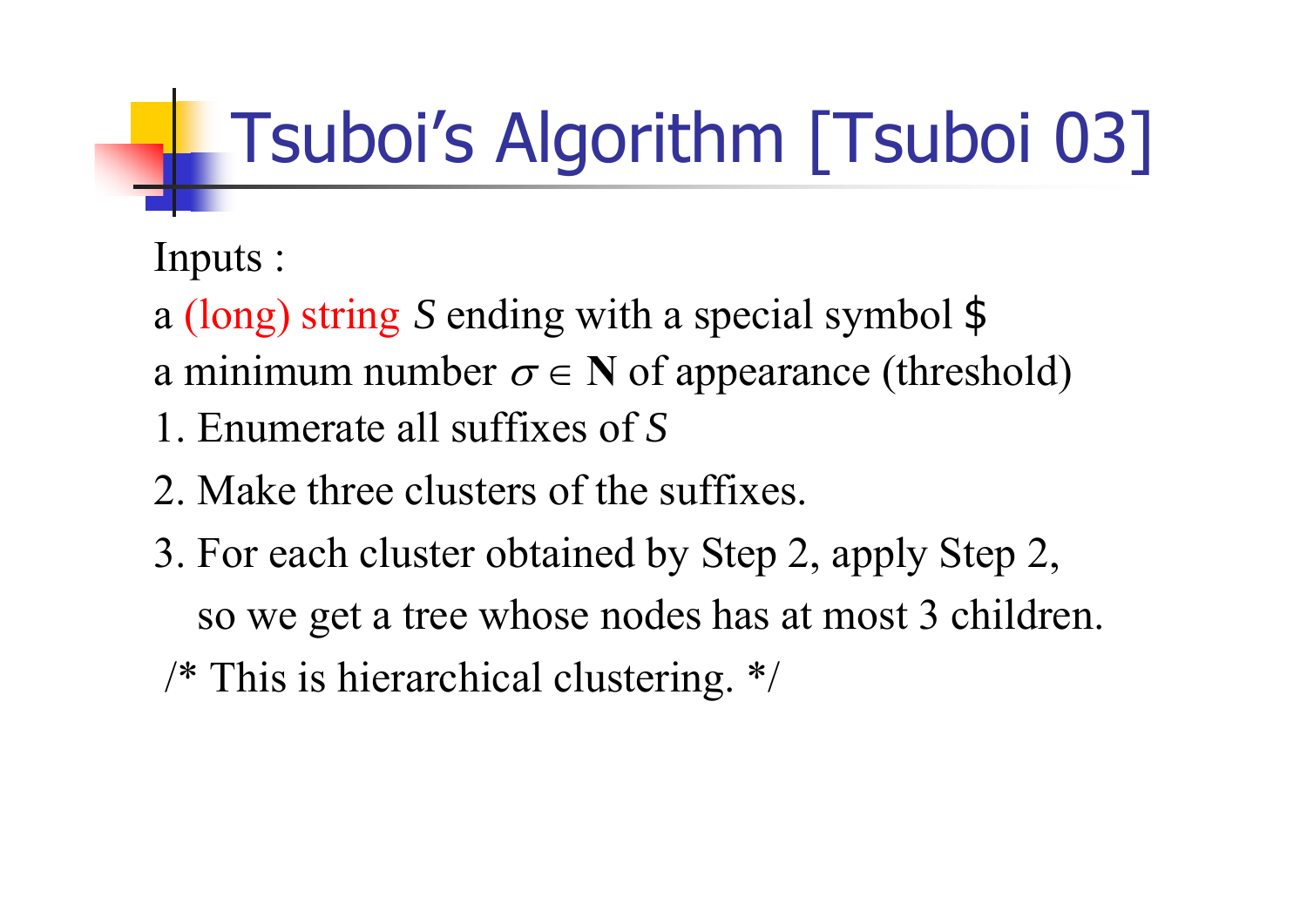#### Prefix Tree (Trie) of all Suffixes

• Construct the prefix tree (trie) of all suffixes  $S[i, \cdot]$  $n$ ]  $(i = 1, 2, \ldots, n-1)$ .

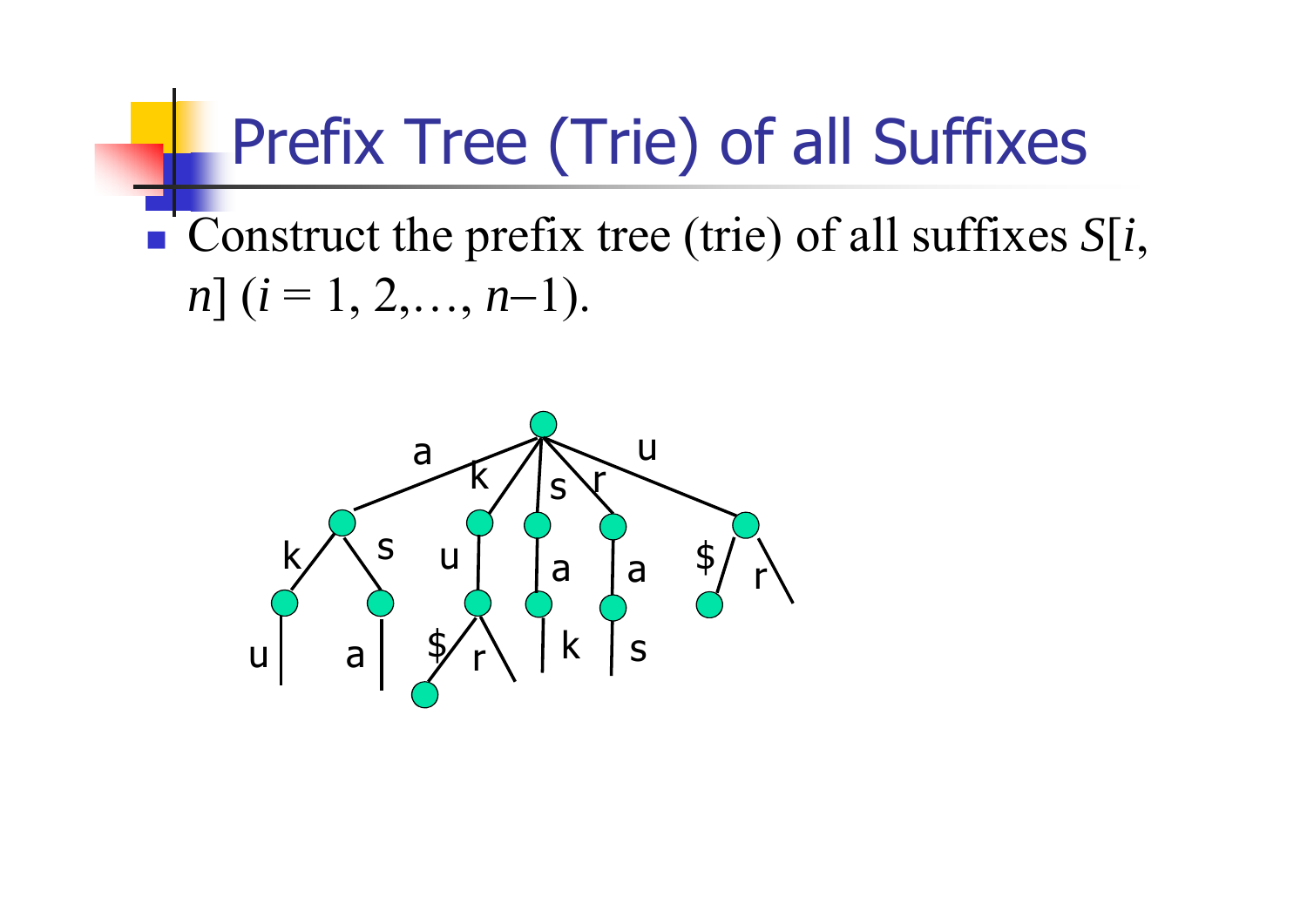### A Step in Hierarchal Clustering (1)

- Just like the Quick Sort Algorithm, choose a pivot  $v$  and  $\begin{array}{c} \begin{array}{c} \begin{array}{c} \end{array} \end{array}$ make three clusters with the head symbol  $S[i]$  of each suffix.
	- If all suffixes have the same head symbol, try to use the second character, third character,...
	- Example  $v = k$  $S[i] < v$  $S[i] = v$ akurasaku\$ kurasaku\$ asaku\$ ku\$ aku\$

 $S[i] > v$ sakurasaku\$ urasaku\$ rasaku\$ sa\$  $U\$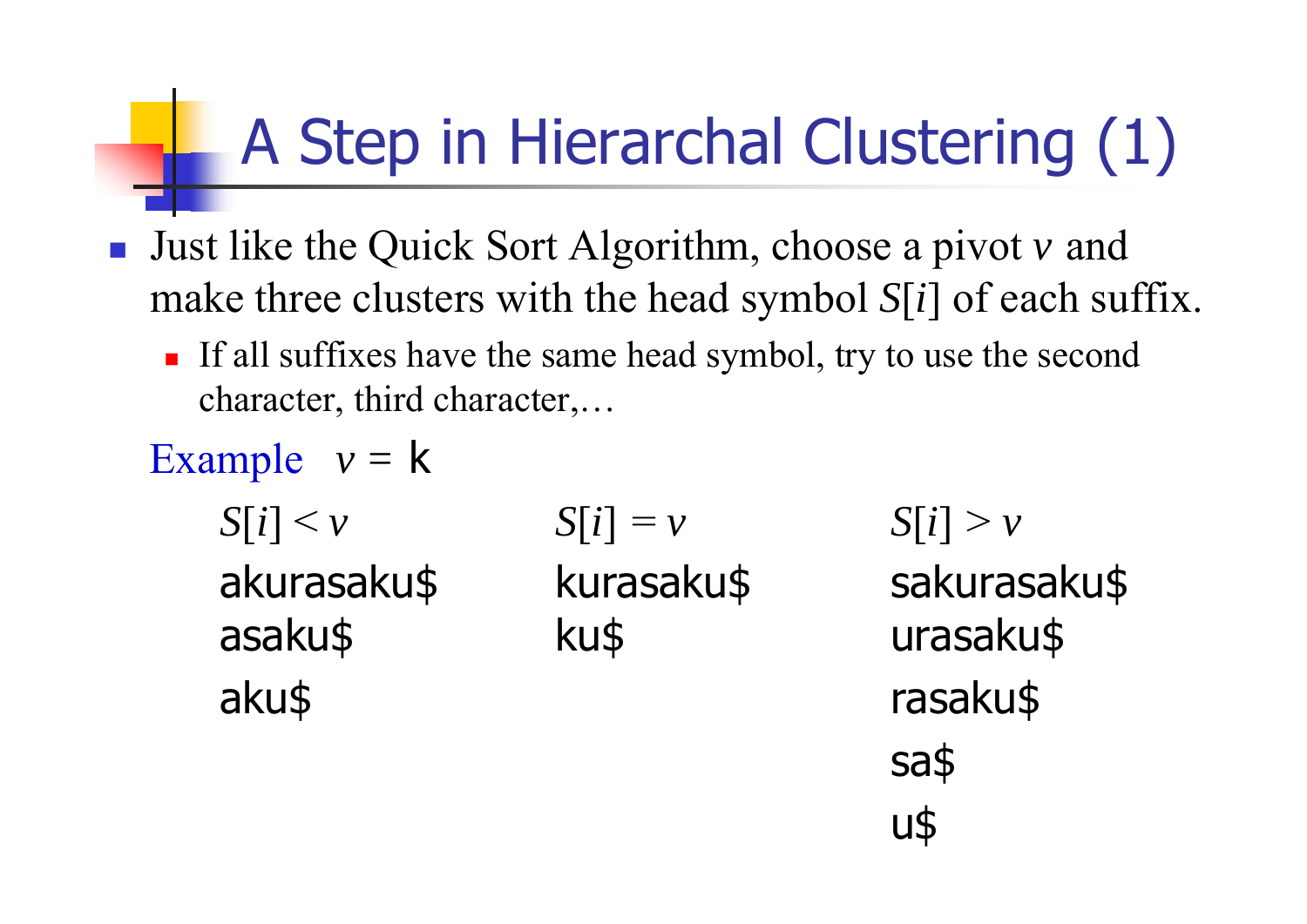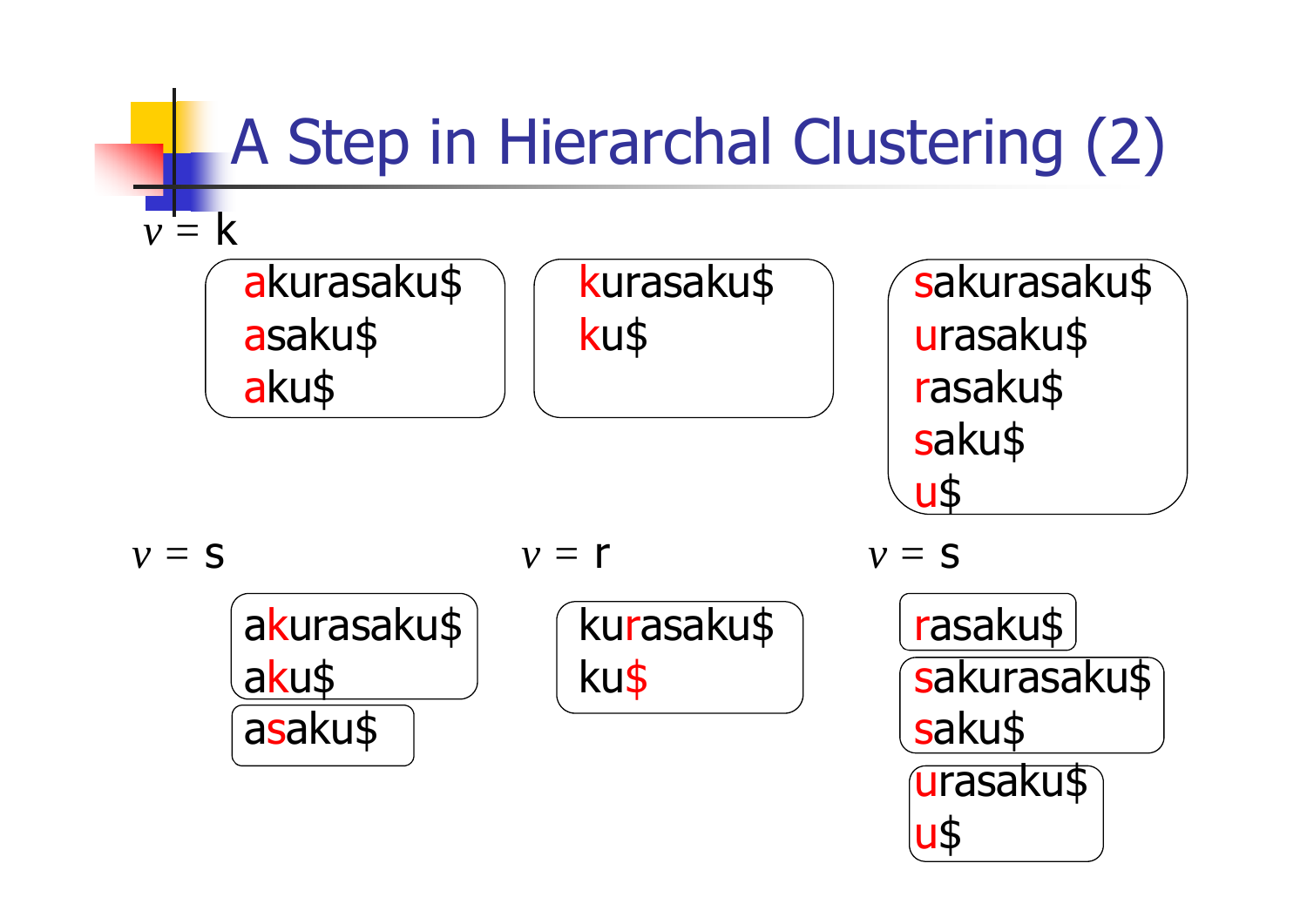### Pruning Clusters (1)

- $\blacksquare$  supp( $S[i, j]) \geq$  supp( $S[i-]$  $(k > 0)$  (*k* > 0)
- We can delete all clusters which has suffixes less than  $\sigma$ .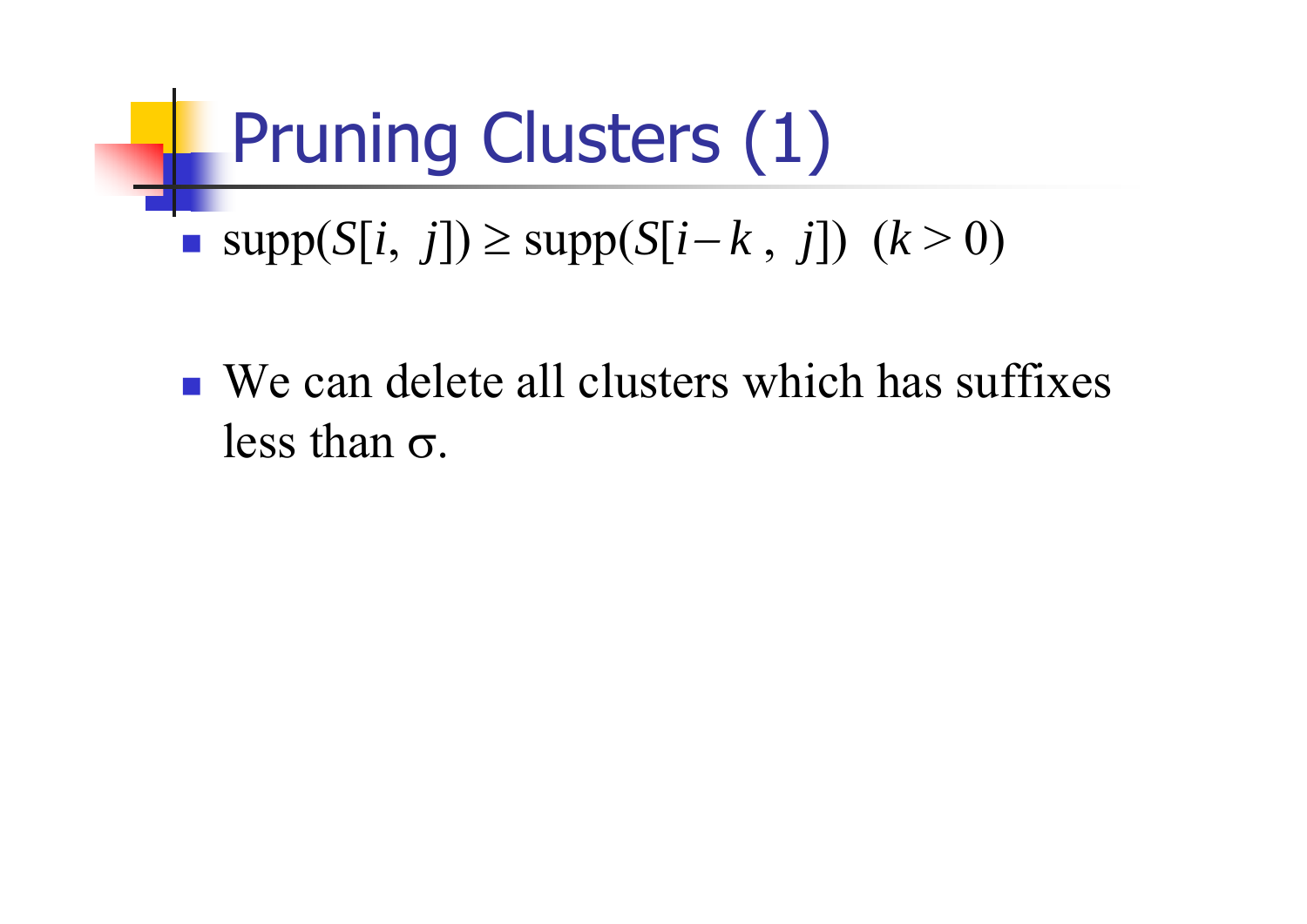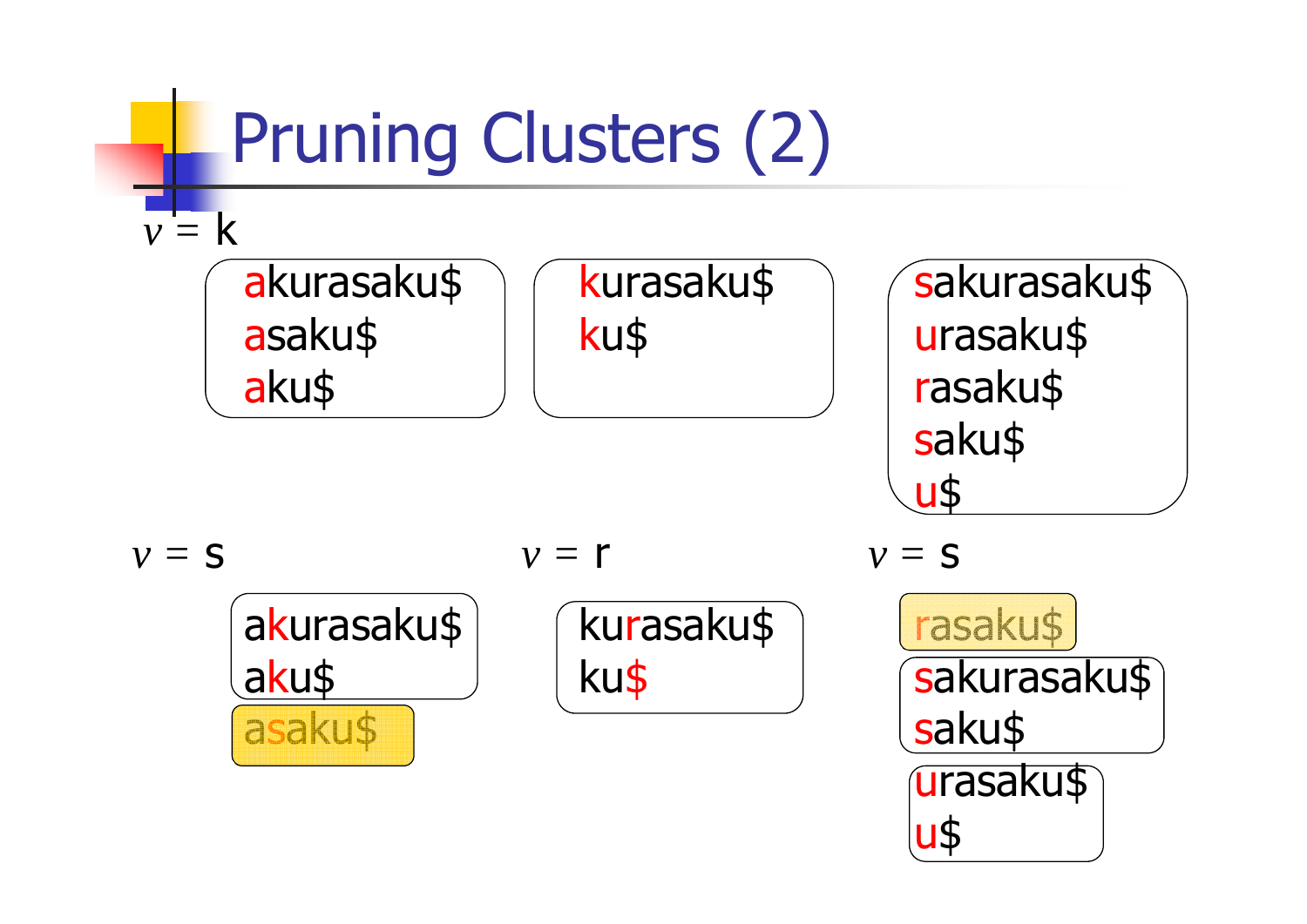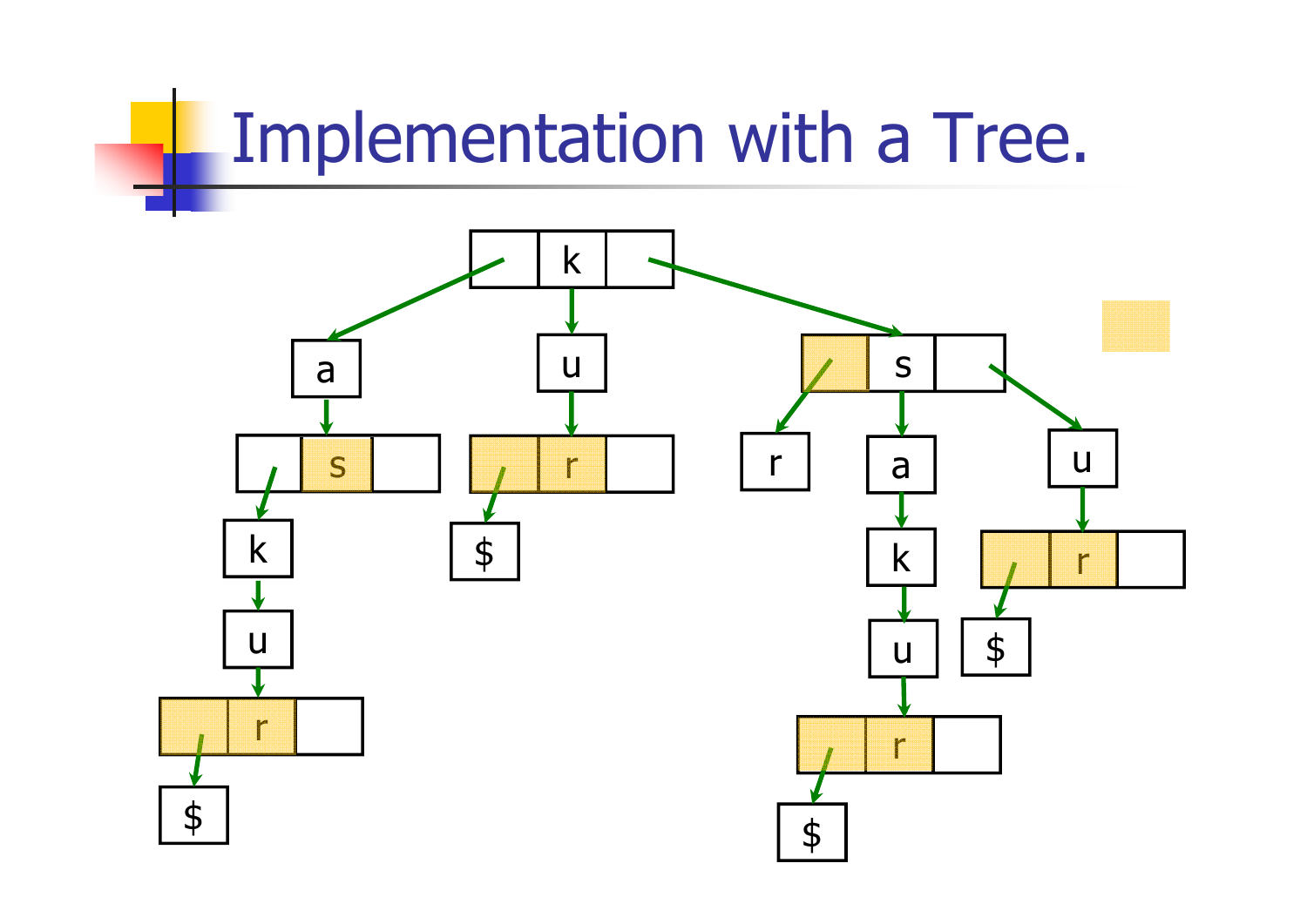#### Implementation with an Array(1)

#### **Use the suffix array**



| aku\$        |
|--------------|
| akurasaku    |
| asaku\$      |
| ku\$         |
| kursasaku\$  |
| rasaku\$     |
| saku\$       |
| sakurasaku\$ |
| urasaku\$    |
| U\$          |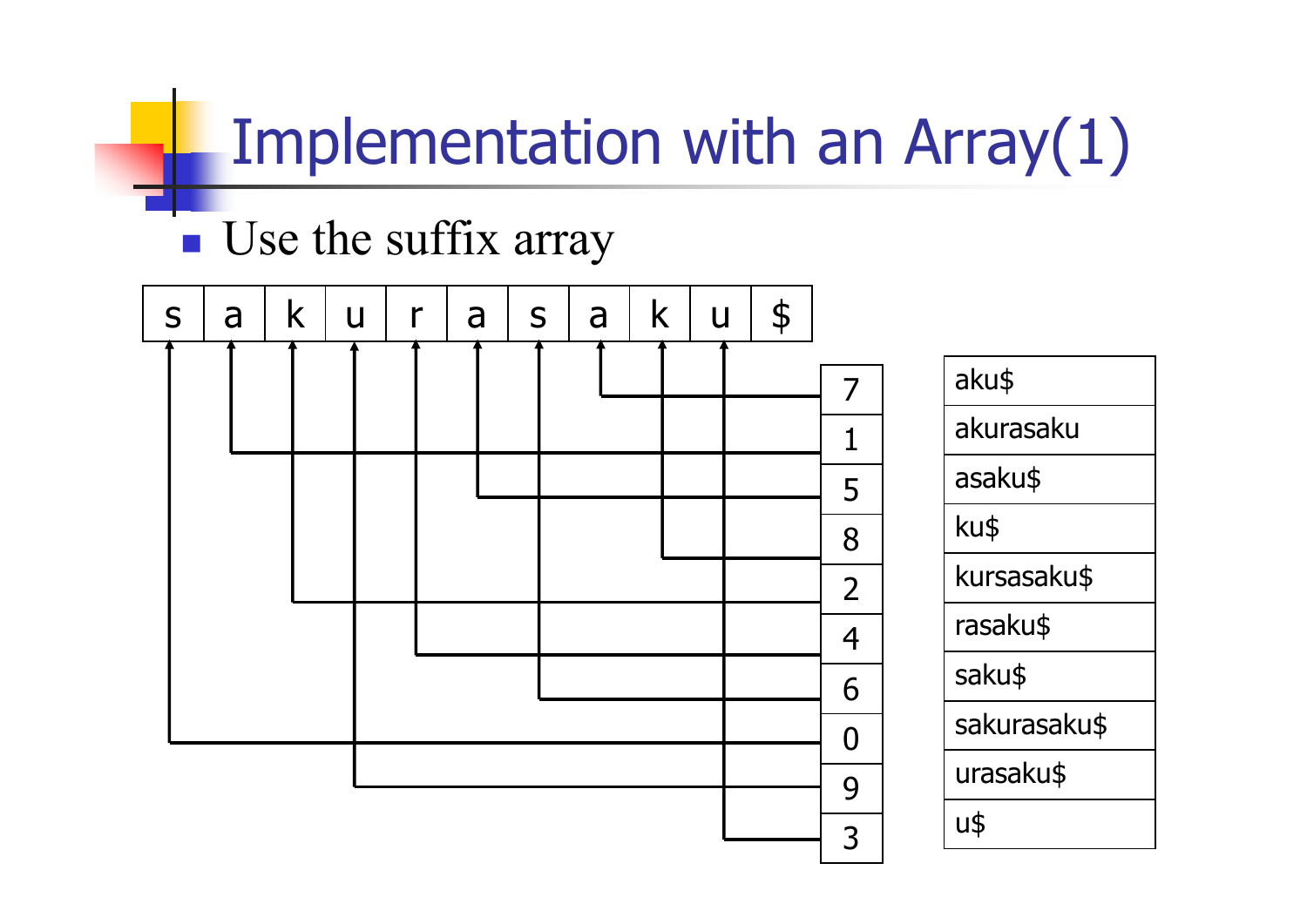#### Implementation with an Array(2)

• Divide the suffix array into three recursively.